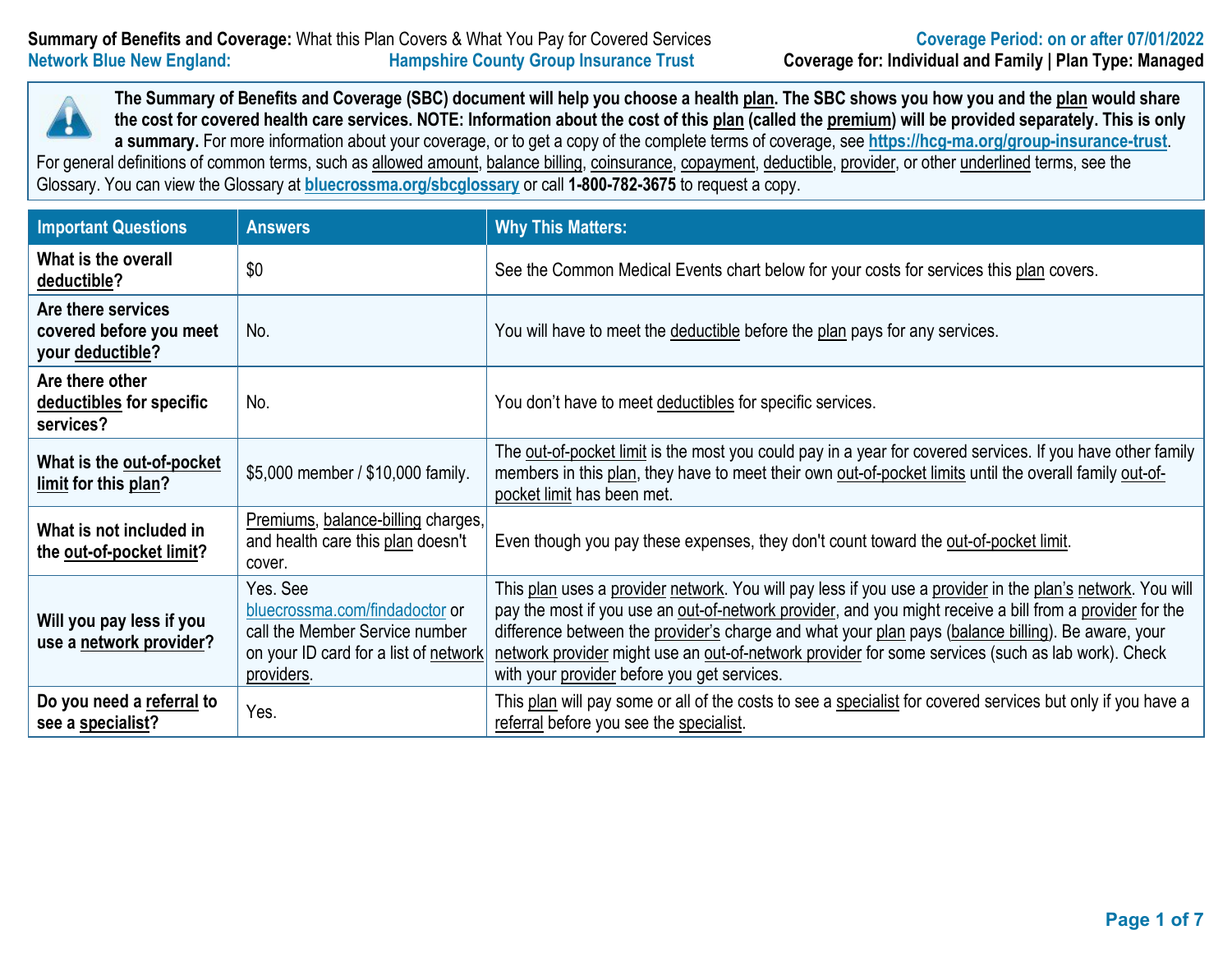|                                                           |                                                  | <b>What You Will Pay</b>                                                |                                                     | <b>Limitations, Exceptions, &amp; Other</b><br><b>Important Information</b>                                                                                                                                                                                            |  |
|-----------------------------------------------------------|--------------------------------------------------|-------------------------------------------------------------------------|-----------------------------------------------------|------------------------------------------------------------------------------------------------------------------------------------------------------------------------------------------------------------------------------------------------------------------------|--|
| <b>Common Medical Event</b>                               | <b>Services You May Need</b>                     | <b>In-Network</b><br>(You will pay the<br>least)                        | <b>Out-of-Network</b><br>(You will pay the<br>most) |                                                                                                                                                                                                                                                                        |  |
|                                                           | Primary care visit to treat an injury or illness | \$20 / visit                                                            | Not covered                                         | A telehealth cost share may be<br>applicable                                                                                                                                                                                                                           |  |
|                                                           | Specialist visit                                 | \$35 / visit; \$35 /<br>chiropractor visit; \$35<br>/ acupuncture visit | Not covered                                         | Limited to 12 acupuncture visits per<br>calendar year; a telehealth cost share<br>may be applicable                                                                                                                                                                    |  |
| If you visit a health care<br>provider's office or clinic | Preventive care/screening/immunization           | No charge                                                               | Not covered                                         | GYN exam limited to one exam per<br>calendar year; a telehealth cost share<br>may be applicable. You may have to<br>pay for services that aren't preventive.<br>Ask your provider if the services<br>needed are preventive. Then check<br>what your plan will pay for. |  |
|                                                           | Diagnostic test (x-ray, blood work)              | No charge                                                               | Not covered                                         | Pre-authorization required for certain<br>services                                                                                                                                                                                                                     |  |
| If you have a test                                        | Imaging (CT/PET scans, MRIs)                     | \$100                                                                   | Not covered                                         | Copayment applies per category of<br>test / day; pre-authorization required<br>for certain services                                                                                                                                                                    |  |
| If you need drugs to treat                                | Generic drugs                                    |                                                                         |                                                     |                                                                                                                                                                                                                                                                        |  |
| your illness or condition<br>More information about       | Preferred brand drugs                            |                                                                         |                                                     |                                                                                                                                                                                                                                                                        |  |
| prescription drug coverage<br>is available at             | Non-preferred brand drugs                        |                                                                         |                                                     |                                                                                                                                                                                                                                                                        |  |
| <b>WWW.</b><br>.com                                       | <b>Specialty drugs</b>                           |                                                                         |                                                     |                                                                                                                                                                                                                                                                        |  |
| If you have outpatient                                    | Facility fee (e.g., ambulatory surgery center)   | \$150 / admission                                                       | Not covered                                         | Pre-authorization required for certain<br>services                                                                                                                                                                                                                     |  |
| surgery                                                   | Physician/surgeon fees                           | No charge                                                               | Not covered                                         | Pre-authorization required for certain<br>services                                                                                                                                                                                                                     |  |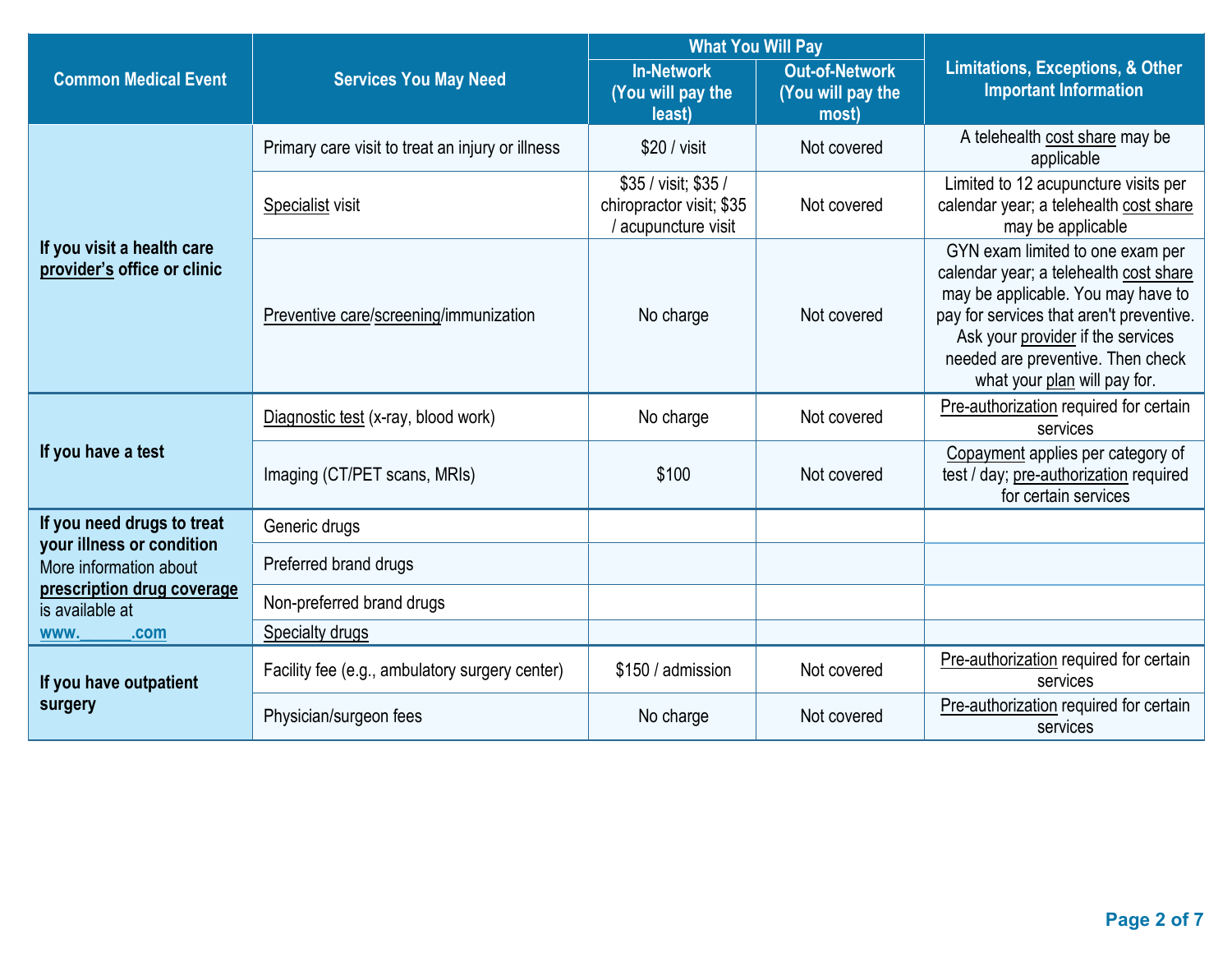|                                                     |                                           | <b>What You Will Pay</b>                         |                                                     | <b>Limitations, Exceptions, &amp; Other</b><br><b>Important Information</b>                                                         |  |
|-----------------------------------------------------|-------------------------------------------|--------------------------------------------------|-----------------------------------------------------|-------------------------------------------------------------------------------------------------------------------------------------|--|
| <b>Common Medical Event</b>                         | <b>Services You May Need</b>              | <b>In-Network</b><br>(You will pay the<br>least) | <b>Out-of-Network</b><br>(You will pay the<br>most) |                                                                                                                                     |  |
|                                                     | <b>Emergency room care</b>                | \$100 / visit<br>\$100 / visit                   |                                                     | Copayment waived if admitted or for<br>observation stay                                                                             |  |
| If you need immediate                               | Emergency medical transportation          | No charge                                        | No charge                                           | None                                                                                                                                |  |
| medical attention                                   | Urgent care                               | $$35 / v$ isit                                   | $$35 / v$ isit                                      | Out-of-network coverage limited to out<br>of service area; a telehealth cost<br>share may be applicable                             |  |
|                                                     | Facility fee (e.g., hospital room)        | \$250 / admission                                | Not covered                                         | Pre-authorization required                                                                                                          |  |
| If you have a hospital stay                         | Physician/surgeon fees                    | No charge                                        | Not covered                                         | Pre-authorization required                                                                                                          |  |
| If you need mental health,<br>behavioral health, or | <b>Outpatient services</b>                | \$20 / visit                                     | Not covered                                         | A telehealth cost share may be<br>applicable; pre-authorization required<br>for certain services                                    |  |
| substance abuse services                            | Inpatient services                        | \$250 / admission                                | Not covered                                         | Pre-authorization required for certain<br>services                                                                                  |  |
|                                                     | Office visits                             | No charge                                        | Not covered                                         | Cost sharing does not apply for<br>preventive services; maternity care                                                              |  |
|                                                     | Childbirth/delivery professional services | No charge                                        | Not covered                                         |                                                                                                                                     |  |
| If you are pregnant                                 | Childbirth/delivery facility services     | \$250 / admission                                | Not covered                                         | may include tests and services<br>described elsewhere in the SBC (i.e.<br>ultrasound); a telehealth cost share<br>may be applicable |  |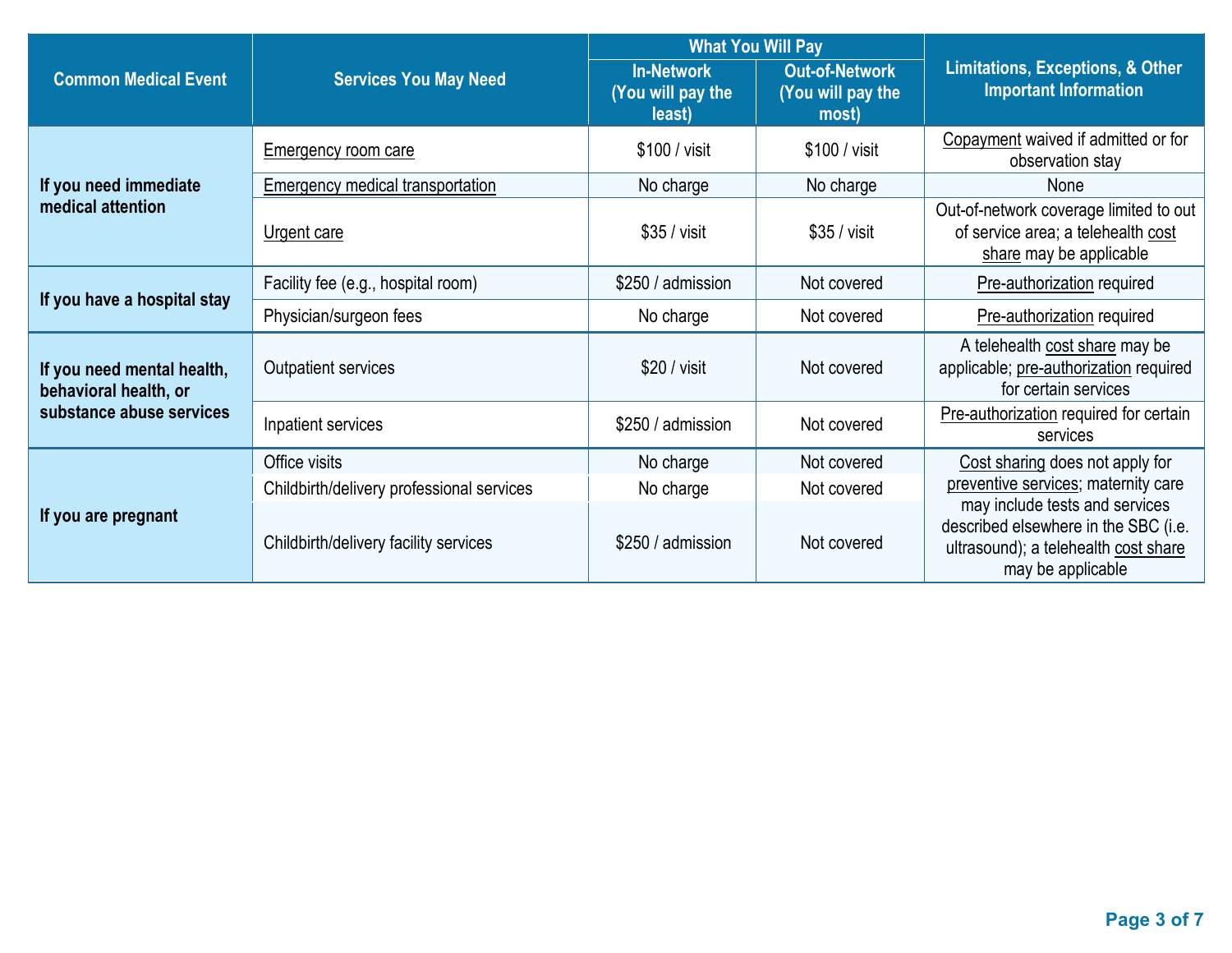|                                                                      |                                | <b>What You Will Pay</b>                                                                |                                                     |                                                                                                                                                                                                                                                                                                 |  |
|----------------------------------------------------------------------|--------------------------------|-----------------------------------------------------------------------------------------|-----------------------------------------------------|-------------------------------------------------------------------------------------------------------------------------------------------------------------------------------------------------------------------------------------------------------------------------------------------------|--|
| <b>Common Medical Event</b>                                          | <b>Services You May Need</b>   | <b>In-Network</b><br>(You will pay the<br>least)                                        | <b>Out-of-Network</b><br>(You will pay the<br>most) | <b>Limitations, Exceptions, &amp; Other</b><br><b>Important Information</b>                                                                                                                                                                                                                     |  |
|                                                                      | Home health care               | No charge                                                                               | Not covered                                         | Pre-authorization required                                                                                                                                                                                                                                                                      |  |
| If you need help recovering<br>or have other special health<br>needs | <b>Rehabilitation services</b> | \$20 / visit for<br>outpatient services;<br>\$250 / admission for<br>inpatient services | Not covered                                         | Limited to 60 outpatient visits per<br>calendar year (other than for autism,<br>home health care, and speech<br>therapy); limited to 60 days per<br>calendar year for inpatient<br>admissions; a telehealth cost share<br>may be applicable; pre-authorization<br>required for certain services |  |
|                                                                      | <b>Habilitation services</b>   | \$20 / visit                                                                            | Not covered                                         | Outpatient rehabilitation therapy<br>coverage limits apply; cost share and<br>coverage limits waived for early<br>intervention services for eligible<br>children; a telehealth cost share may<br>be applicable; pre-authorization<br>required for certain services                              |  |
|                                                                      | Skilled nursing care           | \$250 / admission                                                                       | Not covered                                         | Limited to 100 days per calendar<br>year; pre-authorization required                                                                                                                                                                                                                            |  |
|                                                                      | Durable medical equipment      | 20% coinsurance                                                                         | Not covered                                         | Cost share waived for one breast<br>pump per birth                                                                                                                                                                                                                                              |  |
|                                                                      | Hospice services               | No charge                                                                               | Not covered                                         | Pre-authorization required for certain<br>services                                                                                                                                                                                                                                              |  |
|                                                                      | Children's eye exam            | No charge                                                                               | Not covered                                         | Limited to one exam every 24 months                                                                                                                                                                                                                                                             |  |
| If your child needs dental                                           | Children's glasses             | Not covered                                                                             | Not covered                                         | None                                                                                                                                                                                                                                                                                            |  |
| or eye care                                                          | Children's dental check-up     | No charge                                                                               | Not covered                                         | Limited to children under age 12<br>(every 6 months) and under age 18<br>with a cleft palate / cleft lip condition                                                                                                                                                                              |  |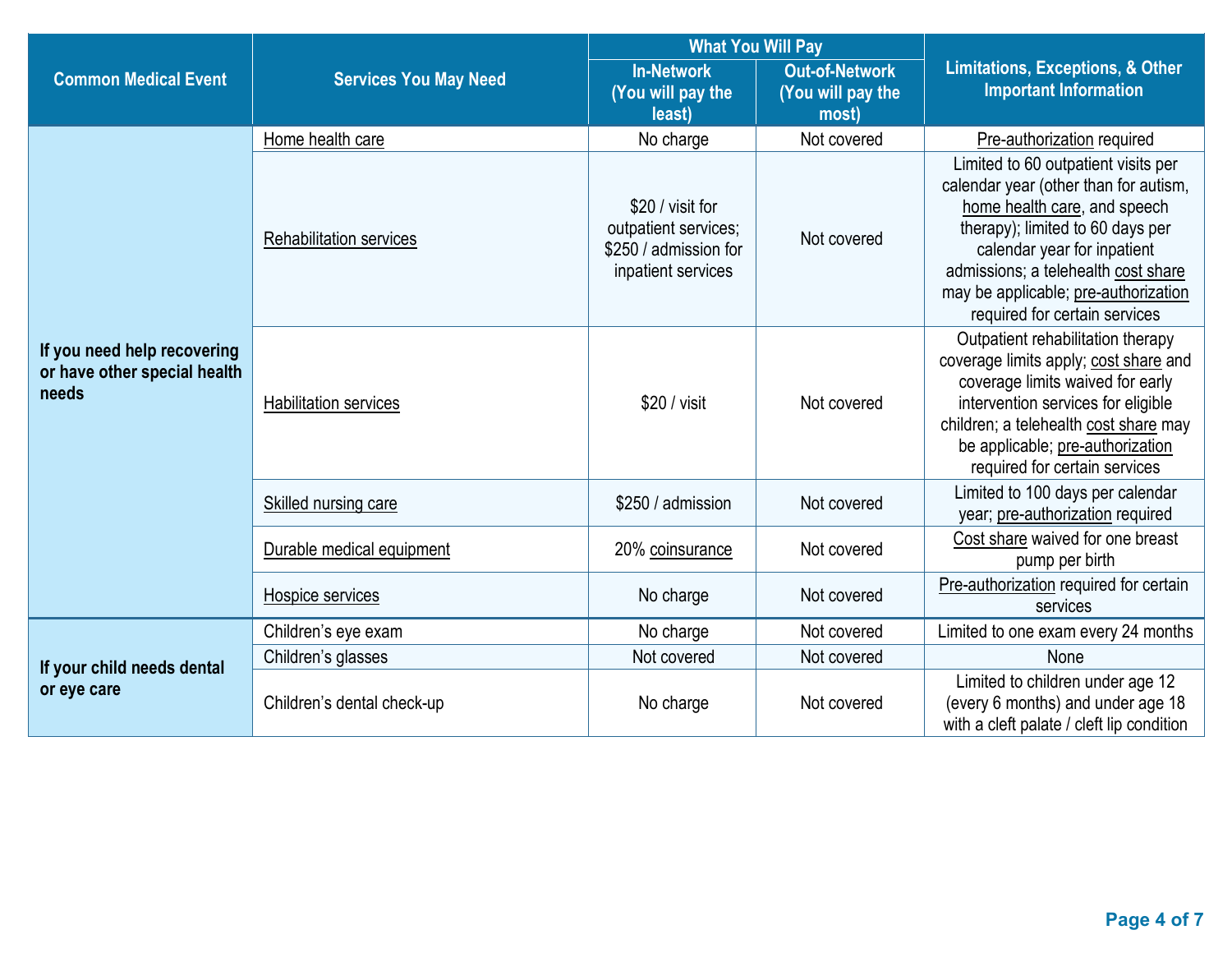|                                                                                                                                                  | <b>Excluded Services &amp; Other Covered Services:</b>                          |           |                                                                            |           |                                                   |  |  |
|--------------------------------------------------------------------------------------------------------------------------------------------------|---------------------------------------------------------------------------------|-----------|----------------------------------------------------------------------------|-----------|---------------------------------------------------|--|--|
| Services Your Plan Generally Does NOT Cover (Check your policy or plan document for more information and a list of any other excluded services.) |                                                                                 |           |                                                                            |           |                                                   |  |  |
|                                                                                                                                                  | Children's glasses                                                              | $\bullet$ | Dental care (Adult)                                                        |           | Non-emergency care when traveling outside the     |  |  |
|                                                                                                                                                  | Cosmetic surgery                                                                |           | Long-term care                                                             |           | U.S.                                              |  |  |
|                                                                                                                                                  |                                                                                 |           |                                                                            | $\bullet$ | Private-duty nursing                              |  |  |
| Other Covered Services (Limitations may apply to these services. This isn't a complete list. Please see your plan document.)                     |                                                                                 |           |                                                                            |           |                                                   |  |  |
|                                                                                                                                                  | Acupuncture (12 visits per calendar year)                                       | $\bullet$ | Infertility treatment                                                      |           | Weight loss programs (\$150 per calendar year per |  |  |
|                                                                                                                                                  | <b>Bariatric surgery</b>                                                        | $\bullet$ | Routine eye care - adult (one exam every 24                                |           | policy)                                           |  |  |
|                                                                                                                                                  | Chiropractic care                                                               |           | months)                                                                    |           |                                                   |  |  |
|                                                                                                                                                  | Hearing aids (\$2,000 per ear every 36 months for<br>members age 21 or younger) | $\bullet$ | Routine foot care (only for patients with systemic<br>circulatory disease) |           |                                                   |  |  |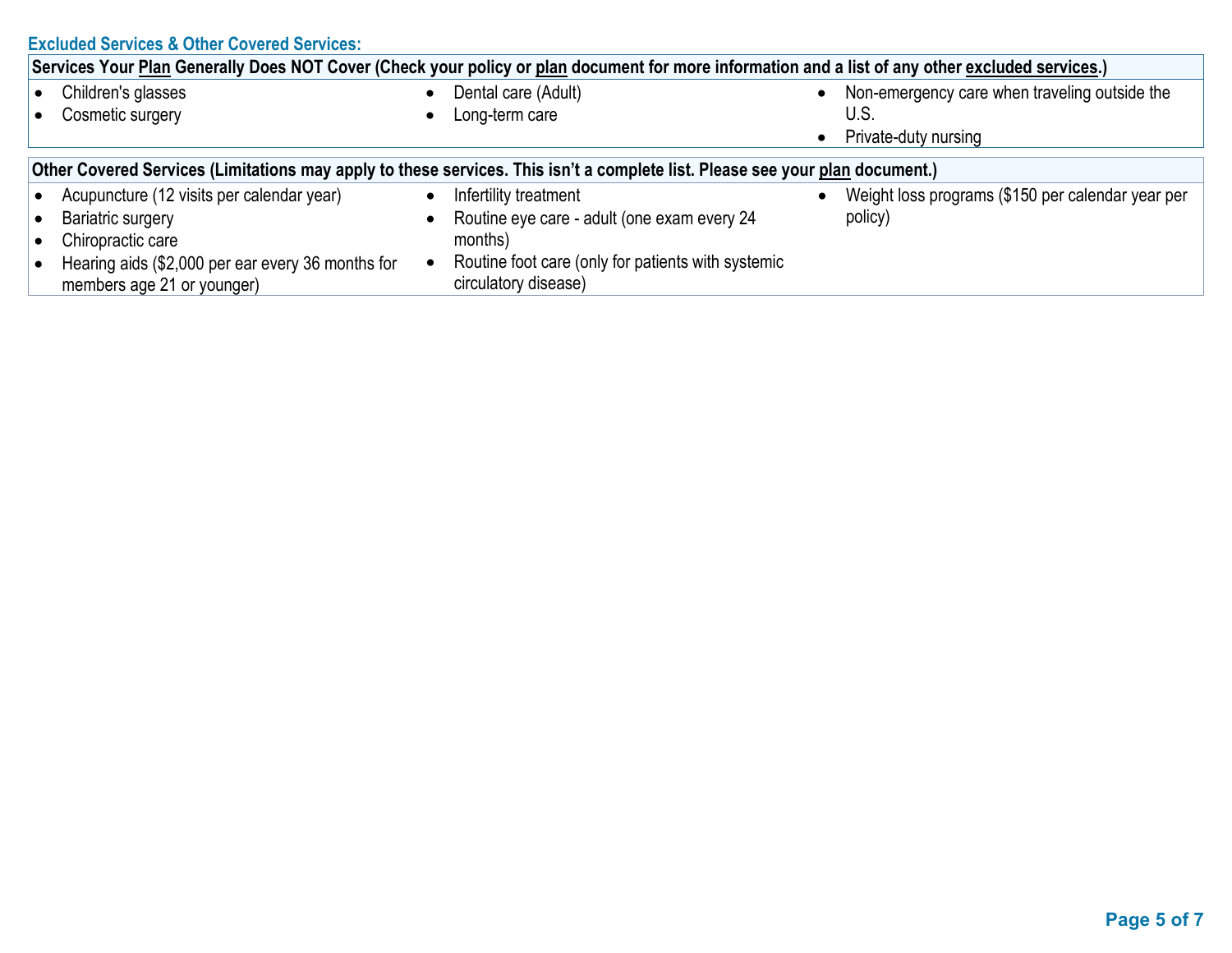Your Rights to Continue Coverage: There are agencies that can help if you want to continue your coverage after it ends. The contact information for those agencies is: the U.S. Department of Labor, Employee Benefits Security Administration at 1-866-444-EBSA (3272) or [www.dol.gov/ebsa/healthreform](http://www.dol.gov/ebsa/healthreform) and the U.S. Department of Health and Human Services at 1-877-267-2323 x61565 or [www.cciio.cms.gov.](http://www.cciio.cms.gov/) Your state insurance department might also be able to help. If you are a Massachusetts resident, you can contact the Massachusetts Division of Insurance at 1-877-563-4467 or [www.mass.gov/doi.](http://www.mass.gov/doi) Other coverage options may be available to you too, including buying individual insurance coverage through the Health Insurance Marketplace. For more information about the Marketplace, visit [www.HealthCare.gov](http://www.healthcare.gov/) or call 1-800-318-2596. For more information about possibly buying individual coverage through a state exchange, you can contact your state's marketplace, if applicable. If you are a Massachusetts resident, contact the Massachusetts Health Connector by visiting [www.mahealthconnector.org.](http://www.mahealthconnector.org/) For more information on your rights to continue your employer coverage, contact your plan sponsor. (A plan sponsor is usually the member's employer or organization that provides group health coverage to the member.)

Your Grievance and Appeals Rights: There are agencies that can help if you have a complaint against your plan for a denial of a claim. This complaint is called a grievance or appeal. For more information about your rights, look at the explanation of benefits you will receive for that medical claim. Your plan documents also provide complete information on how to submit a claim, appeal, or a grievance for any reason to your plan. For more information about your rights, this notice, or assistance, call 1-800-782-3675 or contact your plan sponsor. (A plan sponsor is usually the member's employer or organization that provides group health coverage to the member.)

## **Does this plan provide Minimum Essential Coverage? Yes.**

Minimum Essential Coverage generally includes plans, health insurance available through the Marketplace or other individual market policies, Medicare, Medicaid, CHIP, TRICARE, and certain other coverage. If you are eligible for certain types of Minimum Essential Coverage, you may not be eligible for the premium tax credit.

## **Does this plan meet the Minimum Value Standards? No.**

If your plan doesn't meet the Minimum Value Standards, you may be eligible for a premium tax credit to help you pay for a plan through the Marketplace.

**Disclaimer:** This document contains only a partial description of the benefits, limitations, exclusions and other provisions of this health care plan. It is not a policy. It is a general overview only. It does not provide all the details of this coverage, including benefits, exclusions and policy limitations. In the event there are discrepancies between this document and the policy, the terms and conditions of the policy will govern.

*To see examples of how this plan might cover costs for a sample medical situation, see the next section.*